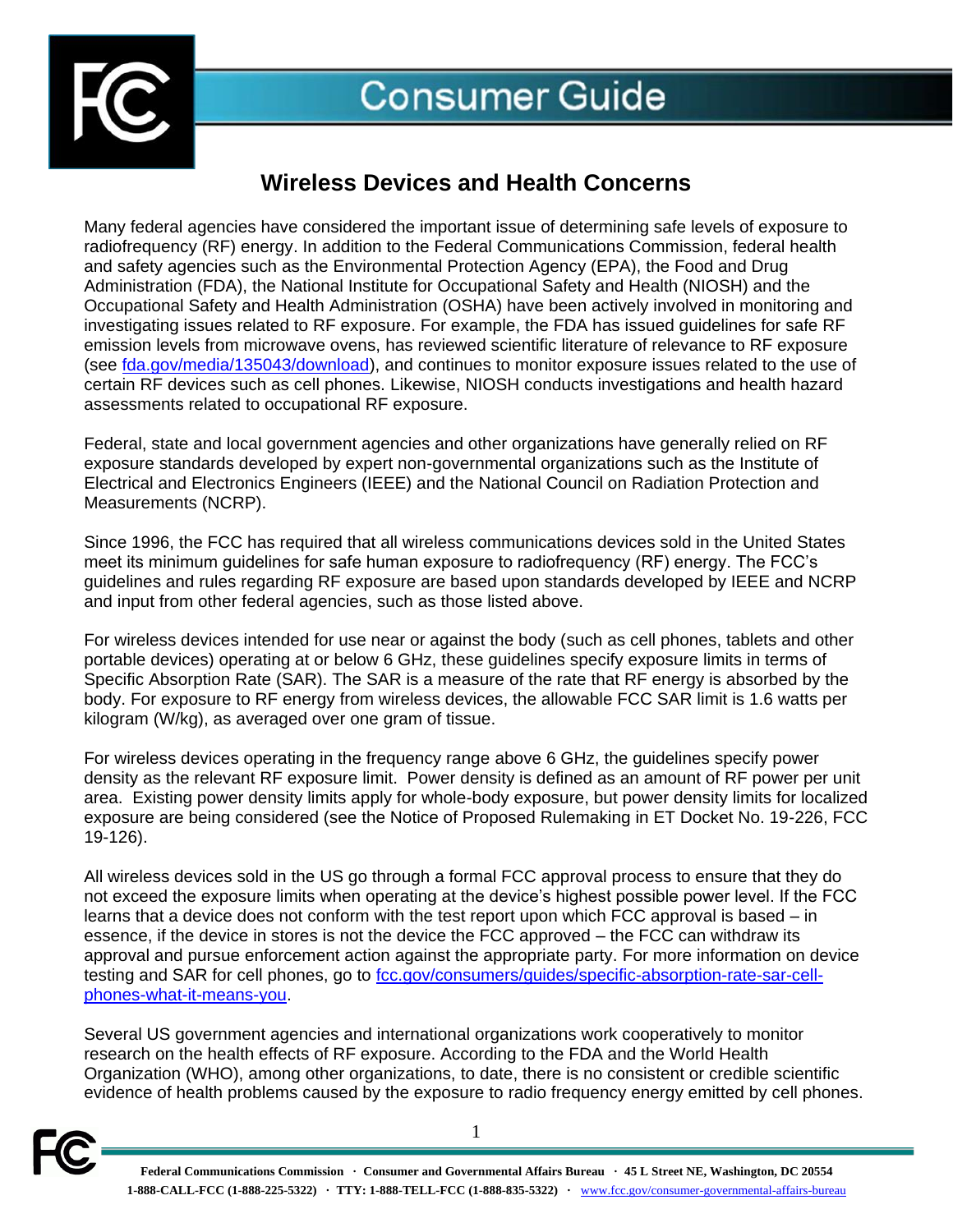The FDA further states that "the weight of the scientific evidence does not support an increase in health risks from radio frequency exposure from cell phone use at or below the radio frequency exposure limits set by the FCC" (see [fda.gov/radiation-emitting-products/cell-phones/scientific-evidence-cell](https://www.fda.gov/radiation-emitting-products/cell-phones/scientific-evidence-cell-phone-safety)[phone-safety\)](https://www.fda.gov/radiation-emitting-products/cell-phones/scientific-evidence-cell-phone-safety). The FDA maintains a website on RF issues at [fda.gov/Radiation-](http://www.fda.gov/Radiation-EmittingProducts/RadiationEmittingProductsandProcedures/HomeBusinessandEntertainment/CellPhones/default.htm)[EmittingProducts/RadiationEmittingProductsandProcedures/HomeBusinessandEntertainment/CellPhon](http://www.fda.gov/Radiation-EmittingProducts/RadiationEmittingProductsandProcedures/HomeBusinessandEntertainment/CellPhones/default.htm) [es/default.htm](http://www.fda.gov/Radiation-EmittingProducts/RadiationEmittingProductsandProcedures/HomeBusinessandEntertainment/CellPhones/default.htm)**.**

The WHO has established an International Electromagnetic Fields Project (IEFP) to provide information on health risks, determine research needs and supports efforts to harmonize RF exposure standards. The WHO provides additional information on RF exposure and mobile phone use at [who.int/mediacentre/factsheets/fs193/en/index.html.](http://www.who.int/mediacentre/factsheets/fs193/en/index.html) For more information on the IEFP, go to [who.int/peh-emf/en](http://www.who.int/peh-emf/en)*.*

Some health and safety interest groups have interpreted certain reports to suggest that wireless device use may be linked to cancer and other illnesses, posing potentially greater risks for children than adults. While these assertions have gained increased public attention, currently no scientific evidence establishes a causal link between wireless device use and cancer or other illnesses. Those evaluating the potential risks of using wireless devices agree that more and longer-term studies should explore whether there is a better basis for RF safety standards than is currently used. The FCC closely monitors all of these study results. However, at this time, there is no basis on which to establish a different safety threshold than our current requirements.

You can find additional useful information on the FCC's website at [fcc.gov/rfsafety](http://fcc.gov/rfsafety) and links to some of the other responsible organizations at [fcc.gov/engineering-technology/electromagnetic-compatibility](https://www.fcc.gov/engineering-technology/electromagnetic-compatibility-division/radio-frequency-safety/faq/rf-safety#Q28)[division/radio-frequency-safety/faq/rf-safety#Q28.](https://www.fcc.gov/engineering-technology/electromagnetic-compatibility-division/radio-frequency-safety/faq/rf-safety#Q28)

## **What You Can Do**

Even though no scientific evidence currently establishes a definitive link between wireless device use and cancer or other illnesses, and even though all such devices must meet established federal standards for exposure to RF energy, some consumers are skeptical of the science and/or the analysis that underlies the FCC's RF exposure guidelines. Accordingly, some parties recommend taking measures to further reduce exposure to RF energy. **The FCC does not endorse the need for these practices,** but provides information on some simple steps that you can take to reduce your exposure to RF energy from cell phones**. For example,** wireless devices typically emit more RF energy when you are using them. The closer the wireless device is to your body, the more energy you will absorb.

Some measures to reduce your RF exposure include:

- Reduce the amount of time spent using your wireless device.
- Use a speakerphone, earpiece or headset to reduce proximity to the head (and thus head exposure). While wired earpieces may conduct some energy to the head and wireless earpieces also emit a small amount of RF energy, both wired and wireless earpieces remove the greatest source of RF energy (the cell phone or handheld device) from proximity to the head and thus can greatly reduce total exposure to the head.
- Increase the distance between wireless devices and your body.
- Consider texting rather than talking **but don't text while you are driving**.

Some parties recommend that you consider the reported SAR value of wireless devices. However, comparing the SAR of different devices may be misleading. First, the actual SAR varies considerably depending upon the conditions of use. In particular, while cell phones are tested at their maximum power levels to ensure safety under even the most severe operating conditions, they will typically